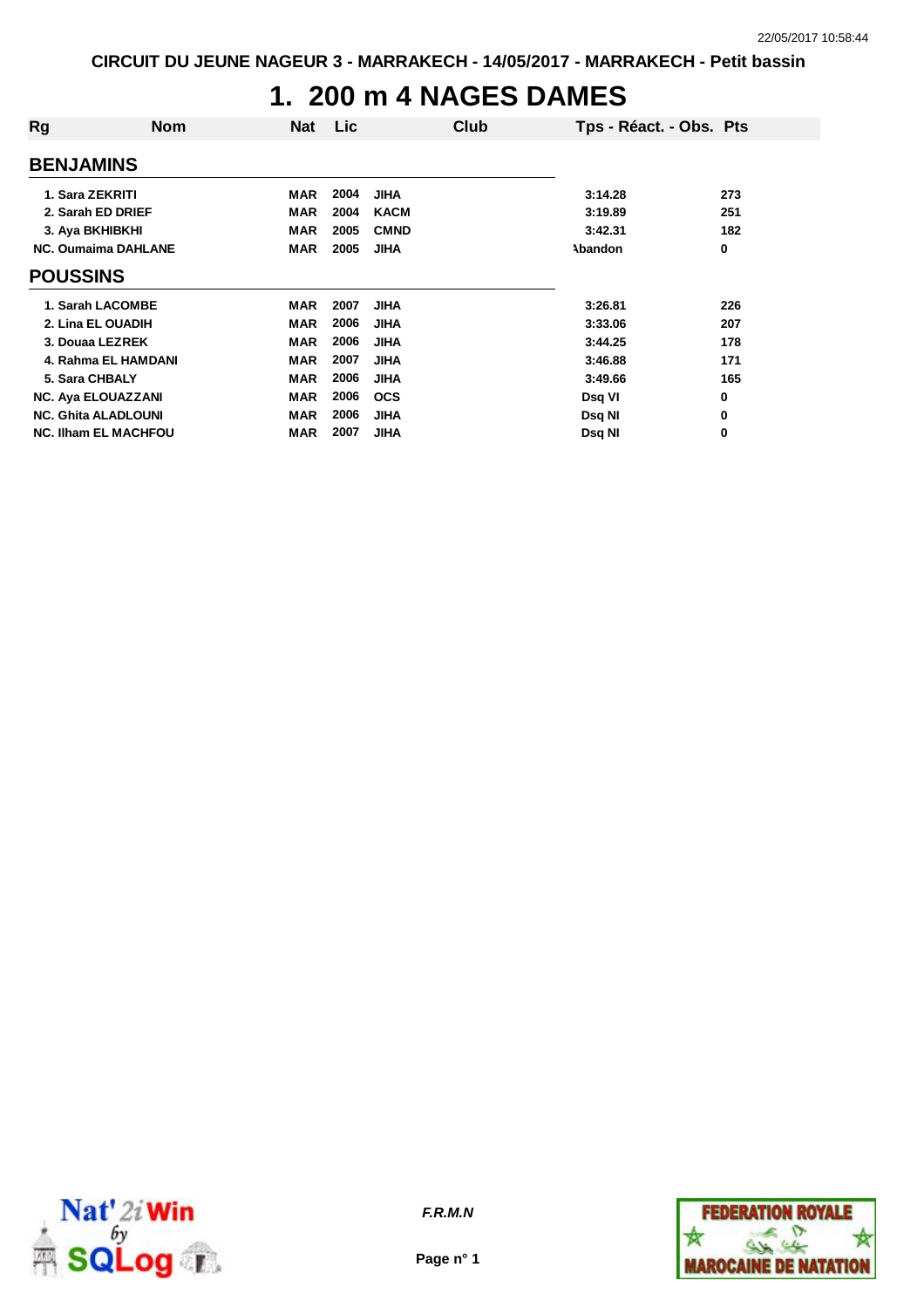# **2. 200 m 4 NAGES MESSIEURS**

| Rg | <b>Nom</b>                 | <b>Nat</b> | <b>Lic</b> |             | Club | Tps - Réact. - Obs. Pts |     |
|----|----------------------------|------------|------------|-------------|------|-------------------------|-----|
|    | <b>POUSSINS</b>            |            |            |             |      |                         |     |
|    | 1. Mouad BENGUIRA          | MAR        | 2006       | <b>KACM</b> |      | 3:08.20                 | 224 |
|    | 2. El Mehdi MOUHACHIM      | <b>MAR</b> | 2006       | <b>JIHA</b> |      | 3:27.82                 | 166 |
|    | 3. Issam BOUHMALA          | <b>MAR</b> | 2007       | <b>OCS</b>  |      | 3:30.38                 | 160 |
|    | 4. Houssam BENRBIB         | <b>MAR</b> | 2006       | <b>OCS</b>  |      | 3:43.81                 | 133 |
|    | 5. Ilyass LAMZOUGUI        | <b>MAR</b> | 2007       | <b>JIHA</b> |      | 4:06.13                 | 100 |
|    | 6. Elias ELJAZOULI         | <b>MAR</b> | 2007       | <b>OCS</b>  |      | 4:13.92                 | 91  |
|    | <b>NC. Ahmed BENAZZOUZ</b> | <b>MAR</b> | 2006       | <b>OCS</b>  |      | <b>Dsg NI</b>           | 0   |
|    | <b>NC. Nabil EL MOUMI</b>  | <b>MAR</b> | 2006       | <b>JIHA</b> |      | Dsg NI                  | 0   |
|    | <b>NC. Mehdi ELFALI</b>    | <b>MAR</b> | 2007       | <b>JIHA</b> |      | Dsg Nl                  | 0   |



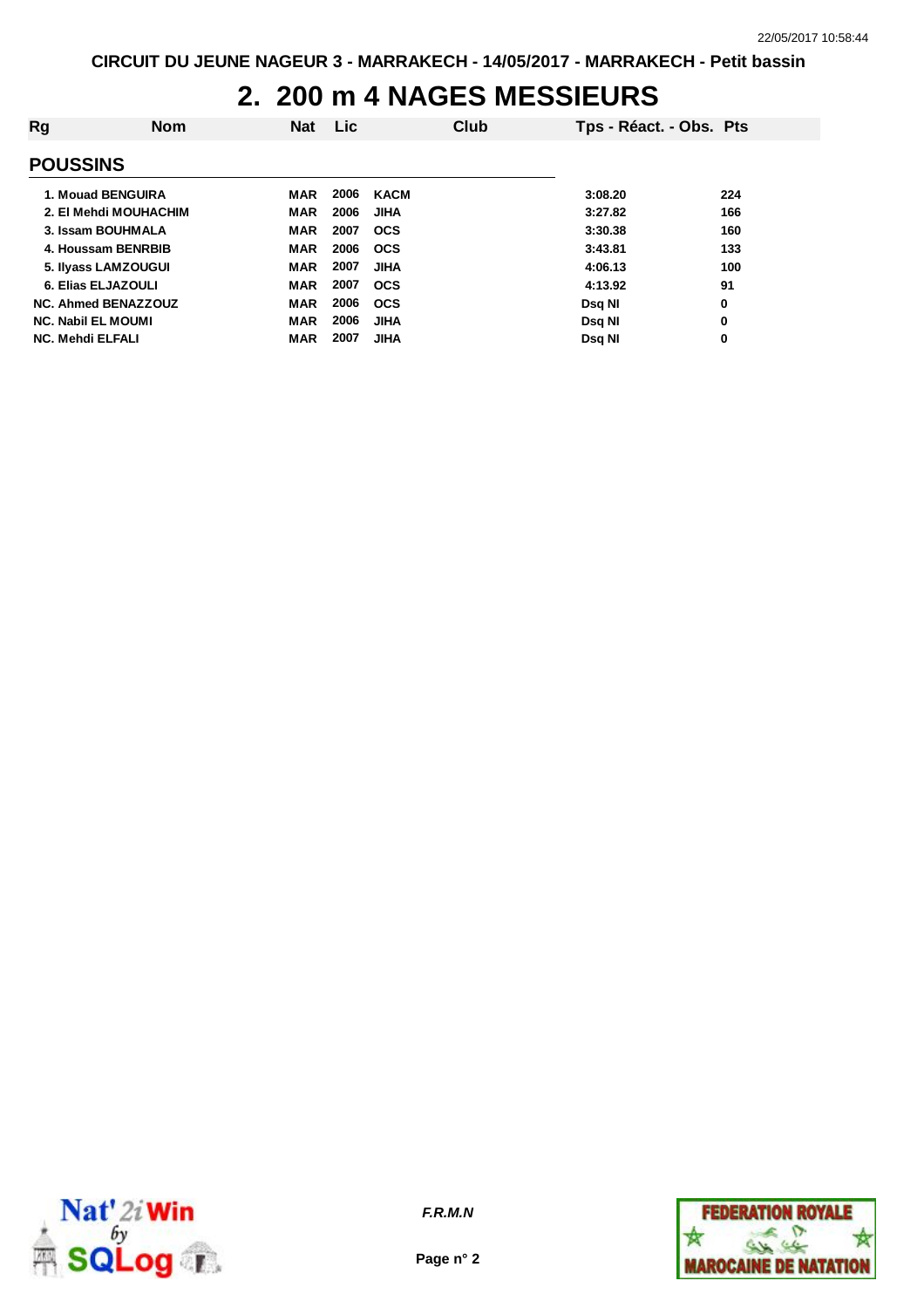# **3. 50 m DOS DAMES**

| Rg                       | <b>Nom</b>                        | <b>Nat</b> | Lic  |               | <b>Club</b> | Tps - Réact. - Obs. Pts |     |
|--------------------------|-----------------------------------|------------|------|---------------|-------------|-------------------------|-----|
| <b>BENJAMINS</b>         |                                   |            |      |               |             |                         |     |
|                          | 1. Aalia BOUOUFOUSSE              | <b>MAR</b> | 2004 | <b>JIHA</b>   |             | 40.13                   | 306 |
|                          | 2. Oumaima DAHLANE                | <b>MAR</b> | 2005 | <b>JIHA</b>   |             | 42.63                   | 255 |
| 3. Safaa KHRISS          |                                   | <b>MAR</b> | 2004 | <b>ASAMIN</b> |             | 43.45                   | 241 |
|                          | 4. Bachair LAHOUIRI               | <b>MAR</b> | 2005 | <b>OCK</b>    |             | 43.76                   | 236 |
|                          | 5. Islam BKHIBKHI                 | <b>MAR</b> | 2005 | <b>CMND</b>   |             | 44.27                   | 228 |
|                          | 6. Doha ANKA SOUBAAI              | <b>MAR</b> | 2004 | <b>KACM</b>   |             | 52.04                   | 140 |
| <b>NC. Douaa JALAL</b>   |                                   | <b>MAR</b> | 2004 | <b>OCS</b>    |             | Dsq NI                  | 0   |
| <b>POUSSINS</b>          |                                   |            |      |               |             |                         |     |
| 1. Aya RIFAI             |                                   | <b>MAR</b> | 2007 | <b>ASAMIN</b> |             | 40.27                   | 303 |
|                          | 2. Ghita ALADLOUNI                | <b>MAR</b> | 2006 | <b>JIHA</b>   |             | 43.39                   | 242 |
| 3. Wiam SAOUI            |                                   | <b>MAR</b> | 2006 | <b>ASAMIN</b> |             | 43.47                   | 241 |
|                          | 4. Lina EL OUADIH                 | <b>MAR</b> | 2006 | <b>JIHA</b>   |             | 45.09                   | 216 |
| 5. Douaa LEZREK          |                                   | <b>MAR</b> | 2006 | <b>JIHA</b>   |             | 45.52                   | 210 |
|                          | 6. Lina Malak HAITAM              | <b>MAR</b> | 2007 | <b>OCK</b>    |             | 47.35                   | 186 |
| 7. Lina BOURZI           |                                   | <b>MAR</b> | 2007 | <b>ASAMIN</b> |             | 49.06                   | 167 |
|                          | 8. Nada MOUSSAFIA                 | <b>MAR</b> | 2007 | <b>OCS</b>    |             | 49.60                   | 162 |
|                          | 9. Rahma EL HAMDANI               | <b>MAR</b> | 2007 | <b>JIHA</b>   |             | 52.42                   | 137 |
|                          | 10. Marwa EL-ABBARI               | <b>MAR</b> | 2007 | <b>OCK</b>    |             | 53.78                   | 127 |
|                          | 11. Imane ELKHOMSI                | <b>MAR</b> | 2007 | <b>CKM</b>    |             | 57.53                   | 104 |
| 12. Manal OKKELI         |                                   | <b>MAR</b> | 2007 | <b>KACM</b>   |             | 59.66                   | 93  |
| 13. Diyaa AZNAKI         |                                   | <b>MAR</b> | 2006 | <b>OCS</b>    |             | 1:00.38                 | 90  |
| 14. Israe DOUADA         |                                   | <b>MAR</b> | 2007 | <b>KACM</b>   |             | 1:05.03                 | 72  |
| 15. Houda EL HILALI      |                                   | <b>MAR</b> | 2007 | <b>KACM</b>   |             | 1:06.33                 | 67  |
|                          | <b>NC. Fatima Ezzahra MOKHLIS</b> | <b>MAR</b> | 2006 | <b>OCS</b>    |             | Frf n.d.                |     |
| <b>NC. Sarah LACOMBE</b> |                                   | <b>MAR</b> | 2007 | <b>JIHA</b>   |             | Dsq VI                  | 0   |
| <b>NC. Hiba LAMOURI</b>  |                                   | <b>MAR</b> | 2007 | <b>JIHA</b>   |             | Dsg NI                  | 0   |





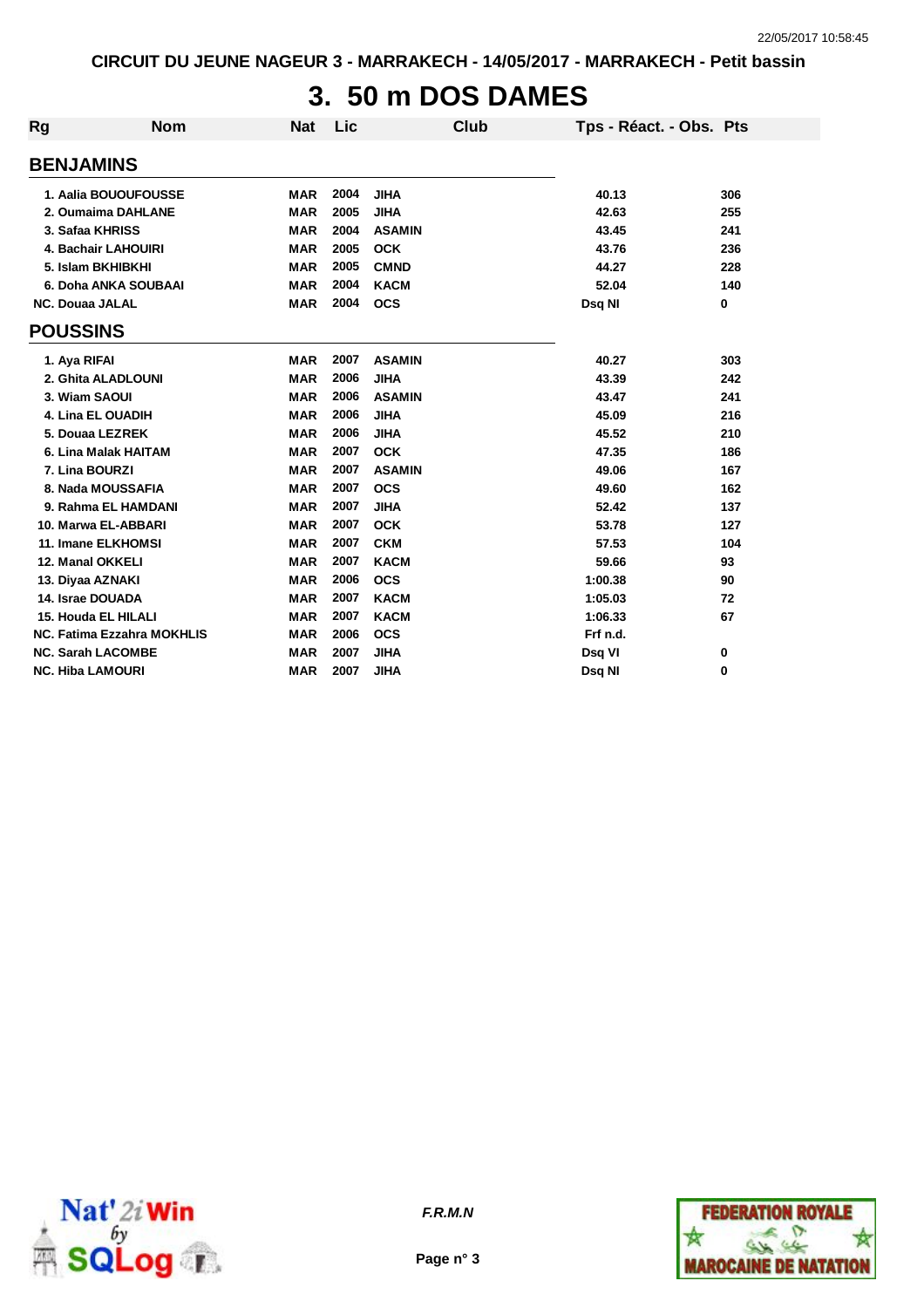#### **4. 50 m DOS MESSIEURS**

| <b>Rg</b> | <b>Nom</b>                      | <b>Nat</b> | Lic  | <b>Club</b>   | Tps - Réact. - Obs. Pts |     |
|-----------|---------------------------------|------------|------|---------------|-------------------------|-----|
|           | <b>BENJAMINS</b>                |            |      |               |                         |     |
|           | 1. Adam LAMZOUGUI               | <b>MAR</b> | 2004 | <b>JIHA</b>   | 39.56                   | 224 |
|           | 2. Mohamed Adam NOURDINE        | <b>MAR</b> | 2005 | <b>OCK</b>    | 39.69                   | 222 |
|           | 3. Yassine ZOUBIR               | <b>MAR</b> | 2004 | <b>OCK</b>    | 39.89                   | 218 |
|           | <b>4. Ali BENLACHHAB</b>        | <b>MAR</b> | 2005 | <b>ASAMIN</b> | 39.95                   | 217 |
|           | 5. Soufiane AMRI                | <b>MAR</b> | 2005 | <b>ASAMIN</b> | 42.76                   | 177 |
|           | 6. Aymane DIANI                 | <b>MAR</b> | 2005 | <b>JIHA</b>   | 44.09                   | 162 |
|           | 7. Mouad BNITTO                 | <b>MAR</b> | 2004 | <b>KACM</b>   | 45.68                   | 145 |
|           | 8. Taha Mohammed KHIYAT         | <b>MAR</b> | 2004 | <b>ASNS</b>   | 46.47                   | 138 |
|           | 9. Bader CHAHID                 | <b>MAR</b> | 2004 | <b>JIHA</b>   | 47.34                   | 130 |
|           | 10. Jad ABDOUH                  | <b>MAR</b> | 2005 | <b>JIHA</b>   | 49.03                   | 117 |
|           | 11. Aymane LAMMANI              | <b>MAR</b> | 2004 | <b>KACM</b>   | 49.86                   | 112 |
|           | 12. Nissam BARDACH              | <b>MAR</b> | 2004 | <b>KACM</b>   | 50.25                   | 109 |
|           | 13. Ossama ENNAZIHI             | <b>MAR</b> | 2005 | <b>OCS</b>    | 51.44                   | 102 |
|           | 14. Adam KHALIL                 | <b>MAR</b> | 2005 | <b>JIHA</b>   | 51.70                   | 100 |
|           | <b>15. Mehdi CHERGUI MOUANE</b> | <b>MAR</b> | 2005 | <b>ASNS</b>   | 54.28                   | 86  |
|           | <b>NC. Mohssine KANABA</b>      | <b>MAR</b> | 2005 | <b>KACM</b>   | Frf n.d.                |     |
|           | <b>NC. Haytam SIBAOUI</b>       | <b>MAR</b> | 2005 | <b>KACM</b>   | Frf n.d.                |     |
|           | <b>NC. Ahmed Rayane ELOTOR</b>  | <b>MAR</b> | 2005 | <b>ASNS</b>   | Frf n.d.                |     |
|           | <b>NC. Abdelhamid EL FATINE</b> | <b>MAR</b> | 2005 | <b>CMM</b>    | Frf n.d.                |     |
|           | <b>NC. Ismail NAIT BRAHIM</b>   | <b>MAR</b> | 2004 | <b>OCS</b>    | Dsq VI                  | 0   |
|           | <b>NC. Iliass ZARQUAN</b>       | <b>MAR</b> | 2005 | <b>JIHA</b>   | Dsq VI                  | 0   |
|           | <b>NC. Mohamed EL HOURRI</b>    | <b>MAR</b> | 2005 | <b>CKM</b>    | Dsq VI                  | 0   |
|           | <b>NC. Yasser AL BAKRACHI</b>   | <b>MAR</b> | 2004 | <b>CKM</b>    | Dsq VI                  | 0   |
|           | <b>NC. Walid JAOUI</b>          | <b>MAR</b> | 2005 | <b>CKM</b>    | Dsq VI                  | 0   |
|           | NC. Aymane ZAGHLOUL             | <b>MAR</b> | 2005 | <b>CKM</b>    | Dsq NI                  | 0   |
|           | <b>POUSSINS</b>                 |            |      |               |                         |     |
|           | 1. Hamza TABIT                  | <b>MAR</b> | 2006 | <b>ASAMIN</b> | 41.88                   | 189 |
|           | 2. El Mehdi MOUHACHIM           | <b>MAR</b> | 2006 | <b>JIHA</b>   | 42.66                   | 179 |
|           | 3. Omar AMRI                    | <b>MAR</b> | 2007 | <b>ASAMIN</b> | 44.63                   | 156 |
|           | 4. Ilyass LAMZOUGUI             | <b>MAR</b> | 2007 | <b>JIHA</b>   | 49.56                   | 114 |
|           | 5. Anis HORMI                   | <b>MAR</b> | 2006 | <b>JIHA</b>   | 50.94                   | 105 |
|           | 6. Reda AIT ZIDANE              | <b>MAR</b> | 2007 | <b>KACM</b>   | 57.16                   | 74  |
|           | NC. Mohamed Elghali AMOTFI      | <b>MAR</b> | 2007 | <b>KACM</b>   | Frf n.d.                |     |
|           | <b>NC. Mohamed Taha TRAIDI</b>  | <b>MAR</b> | 2007 | <b>OCK</b>    | Frf n.d.                |     |



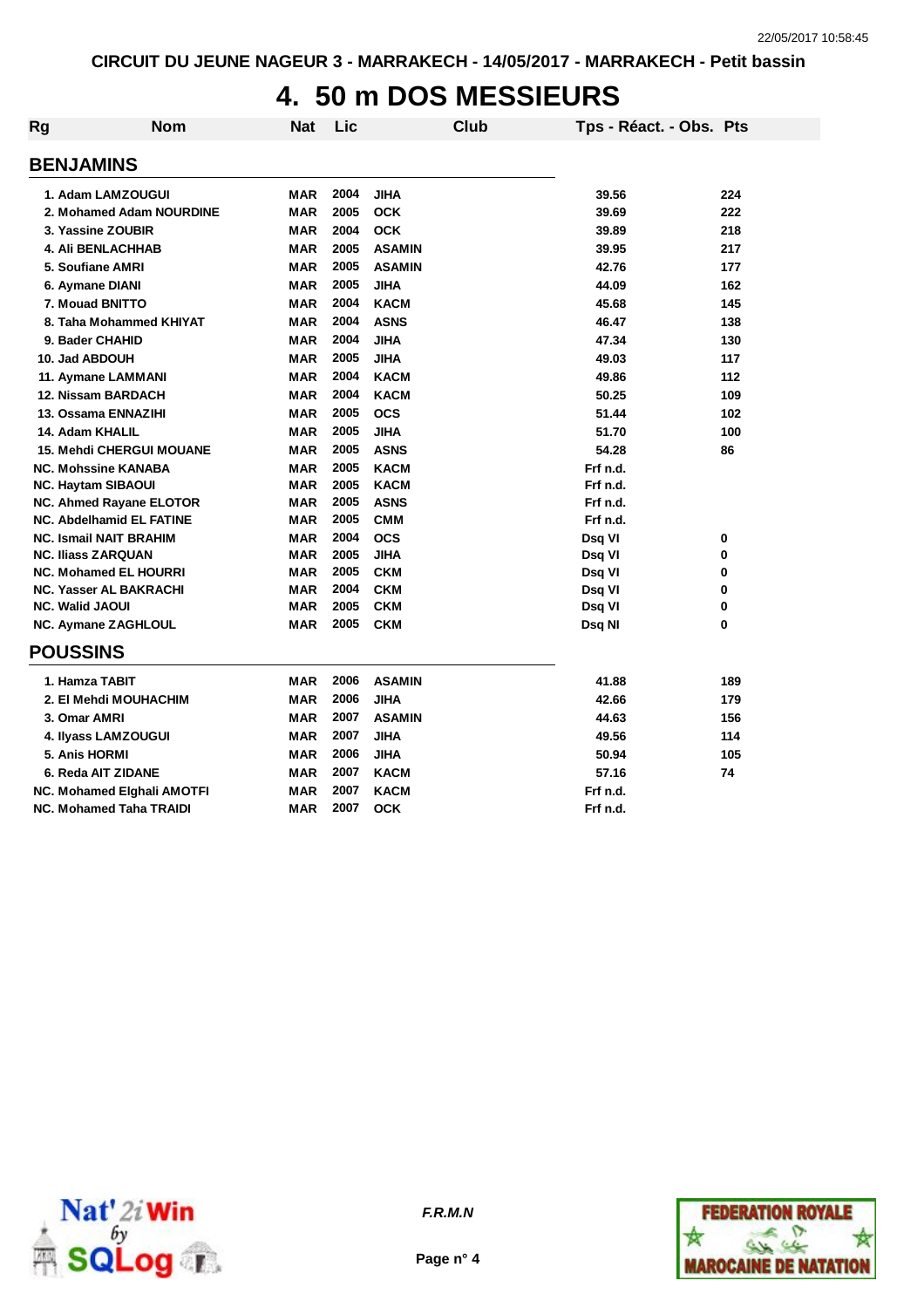#### **5. 50 m BRASSE DAMES**

| Rg                        | <b>Nom</b>                       | <b>Nat</b> | Lic  | <b>Club</b>   | Tps - Réact. - Obs. Pts |       |
|---------------------------|----------------------------------|------------|------|---------------|-------------------------|-------|
| <b>BENJAMINS</b>          |                                  |            |      |               |                         |       |
|                           | 1. Douaa ES SAMAKI               | <b>MAR</b> | 2004 | <b>OCK</b>    | 42.50                   | 346   |
| 2. Sara ZEKRITI           |                                  | <b>MAR</b> | 2004 | <b>JIHA</b>   | 43.66                   | 319   |
| 3. Imane SIHAMI           |                                  | MAR        | 2004 | <b>OCK</b>    | 47.03                   | 255   |
|                           | 4. Wiam LHASSAR                  | <b>MAR</b> | 2004 | <b>OCS</b>    | 47.22                   | 252   |
| 5. Sarah ZOUBIR           |                                  | <b>MAR</b> | 2004 | <b>OCK</b>    | 48.94                   | 226   |
|                           | 6. Hiba AOUFOUCHI                | <b>MAR</b> | 2004 | <b>OCK</b>    | 49.59                   | 217   |
|                           | 7. Chaimaa HARRAS                | <b>MAR</b> | 2004 | <b>OCK</b>    | 49.91                   | 213   |
|                           | 8. Bachair LAHOUIRI              | <b>MAR</b> | 2005 | <b>OCK</b>    | 51.47                   | 194   |
|                           | 9. Hassnaa MHAICH                | <b>MAR</b> | 2004 | <b>OCS</b>    | 52.54                   | 183   |
| 10. Aya QJAOUJ            |                                  | <b>MAR</b> | 2005 | <b>ASNS</b>   | 57.23                   | 141   |
| 11. Hajar SABER           |                                  | <b>MAR</b> | 2005 | <b>CBN</b>    | 1:01.28                 | 115   |
| <b>NC. Salma EDDOUNE</b>  |                                  | <b>MAR</b> | 2004 | <b>JIHA</b>   | Frf n.d.                |       |
| <b>NC. Nada ELIDRISSI</b> |                                  | <b>MAR</b> | 2005 | <b>OCS</b>    | Dsq NI                  | 0     |
|                           | <b>NC. Nour Elhouda CHOUFANE</b> | <b>MAR</b> | 2005 | <b>ASNS</b>   | Dsq NI                  | 0     |
| <b>NC. Widad MORCHID</b>  |                                  | <b>MAR</b> | 2004 | <b>OCK</b>    | Dsq NI                  | 0     |
| <b>POUSSINS</b>           |                                  |            |      |               |                         |       |
|                           | 1. Sarah LACOMBE                 | <b>MAR</b> | 2007 | <b>JIHA</b>   | 50.25                   | 209   |
|                           | 2. Rahma EL HAMDANI              | <b>MAR</b> | 2007 | <b>JIHA</b>   | 51.05                   | 199   |
|                           | 3. Joulane MAHJOUBI              | <b>MAR</b> | 2007 | <b>ASAMIN</b> | 52.90                   | 179   |
|                           | <b>4. Ilham EL MACHFOU</b>       | <b>MAR</b> | 2007 | <b>JIHA</b>   | 52.94                   | 179   |
| 5. Lina BOURZI            |                                  | <b>MAR</b> | 2007 | <b>ASAMIN</b> | 54.50                   | 164   |
|                           | 6. Alae ELOUAZZANI               | <b>MAR</b> | 2006 | <b>ASNS</b>   | 55.38                   | 156   |
|                           | 7. Nada MOUSSAFIA                | <b>MAR</b> | 2007 | <b>OCS</b>    | 58.23                   | 134   |
| 8. Aya NAJAHI             |                                  | <b>MAR</b> | 2006 | <b>ASNS</b>   | 1:00.22                 | $121$ |
| 9. Hiba LAMOURI           |                                  | <b>MAR</b> | 2007 | <b>JIHA</b>   | 1:01.63                 | 113   |
| 10. Sarah AADAD           |                                  | <b>MAR</b> | 2007 | <b>CMND</b>   | 1:05.57                 | 94    |
| <b>NC. Manal OKKELI</b>   |                                  | <b>MAR</b> | 2007 | <b>KACM</b>   | Dsq NI                  | 0     |
| NC. Diyaa AZNAKI          |                                  | <b>MAR</b> | 2006 | <b>OCS</b>    | Dsq NI                  | 0     |
| <b>NC. Maha SEBLAOUI</b>  |                                  | MAR        | 2006 | <b>ASNS</b>   | Dsq NI                  | 0     |
| NC. Hafsa CHARKI          |                                  | MAR        | 2007 | <b>OCK</b>    | Dsq NI                  | 0     |



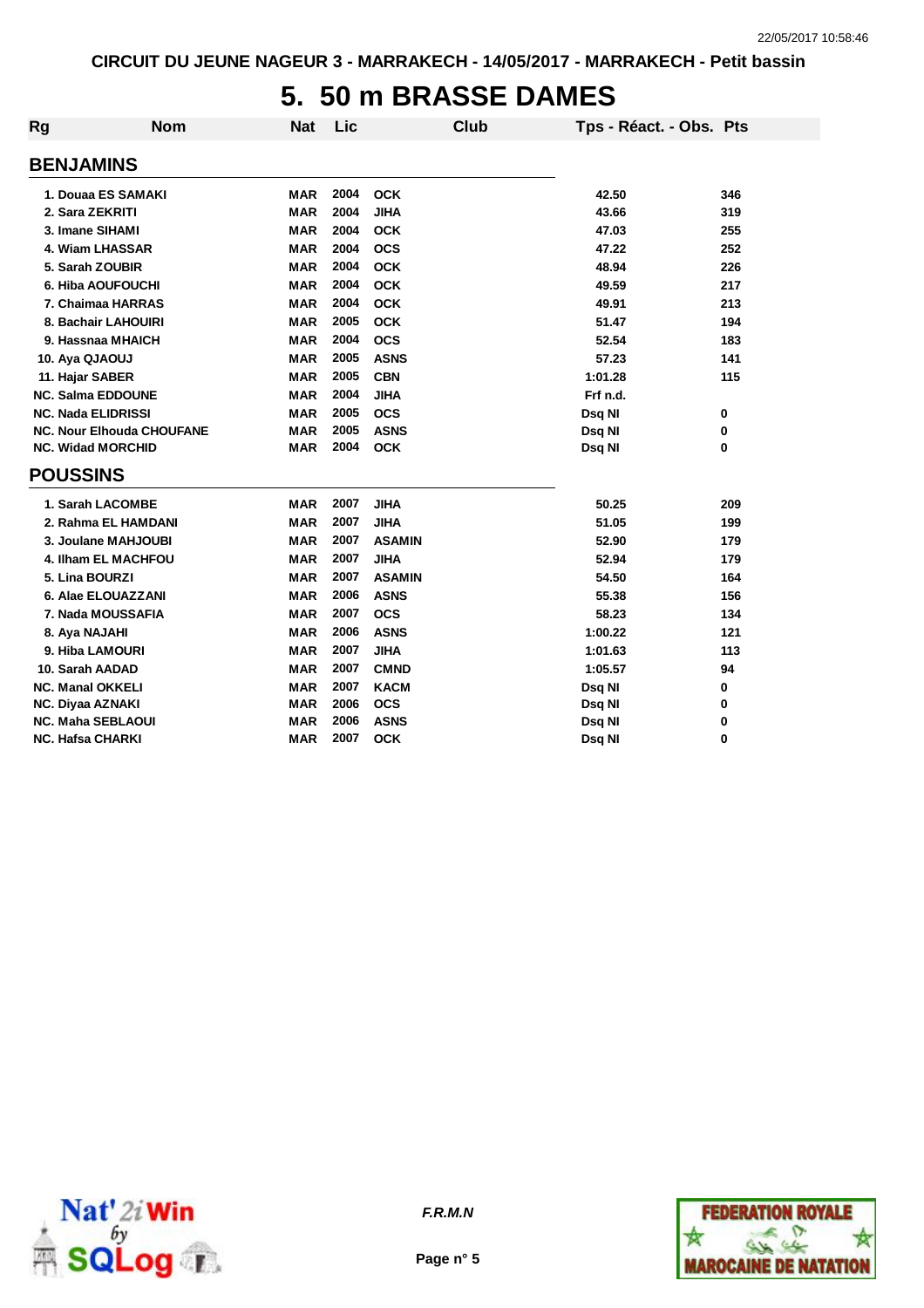# **6. 50 m BRASSE MESSIEURS**

| <b>Rg</b> | <b>Nom</b>                         | <b>Nat</b> | Lic  |               | Club | Tps - Réact. - Obs. Pts |     |
|-----------|------------------------------------|------------|------|---------------|------|-------------------------|-----|
|           | <b>BENJAMINS</b>                   |            |      |               |      |                         |     |
|           | 1. Zakaria REKHLA                  | MAR        | 2004 | <b>OCS</b>    |      | 40.91                   | 277 |
|           | 2. Ahmed Amine OUNACEUR            | <b>MAR</b> | 2004 | <b>CMND</b>   |      | 44.19                   | 219 |
|           | 3. Yasser BENHIDA                  | <b>MAR</b> | 2005 | <b>ASAMIN</b> |      | 44.38                   | 217 |
|           | 4. Karim SELLAFI                   | <b>MAR</b> | 2005 | <b>OCK</b>    |      | 44.63                   | 213 |
|           | 5. Haitam Safouane OURTANE         | <b>MAR</b> | 2005 | <b>CMND</b>   |      | 45.31                   | 204 |
|           | 6. Aymane DIANI                    | <b>MAR</b> | 2005 | <b>JIHA</b>   |      | 45.81                   | 197 |
|           | 7. Youssef CHAYED                  | <b>MAR</b> | 2005 | <b>JIHA</b>   |      | 46.06                   | 194 |
|           | 8. Soufiane AMRI                   | MAR        | 2005 | <b>ASAMIN</b> |      | 46.19                   | 192 |
|           | 9. Rayane DAKI                     | <b>MAR</b> | 2005 | <b>OCK</b>    |      | 46.31                   | 191 |
|           | 10. Taha SAKHI                     | <b>MAR</b> | 2004 | <b>OCK</b>    |      | 46.88                   | 184 |
|           | <b>11. Anass SAFOINE</b>           | <b>MAR</b> | 2004 | <b>OCK</b>    |      | 46.94                   | 183 |
|           | <b>12. Mehdi CHERGUI MOUANE</b>    | <b>MAR</b> | 2005 | <b>ASNS</b>   |      | 47.39                   | 178 |
|           | 13. Ismail LAHSINIA                | <b>MAR</b> | 2004 | <b>OCK</b>    |      | 48.02                   | 171 |
|           | 14. Yassine ZOUBIR                 | <b>MAR</b> | 2004 | <b>OCK</b>    |      | 49.72                   | 154 |
|           | 15. Amine ZOUBIR                   | <b>MAR</b> | 2004 | <b>OCK</b>    |      | 50.38                   | 148 |
|           | 16. Abdelhamid EL FATINE           | <b>MAR</b> | 2005 | <b>CMM</b>    |      | 54.30                   | 118 |
|           | 17. Adam KHALIL                    | <b>MAR</b> | 2005 | <b>JIHA</b>   |      | 54.41                   | 117 |
|           | 18. Jad ABDOUH                     | <b>MAR</b> | 2005 | <b>JIHA</b>   |      | 54.53                   | 117 |
|           | 19. Ossama ENNAZIHI                | <b>MAR</b> | 2005 | <b>OCS</b>    |      | 56.94                   | 102 |
|           | 20. Sif Eddine AIT BEN HAMOU       | <b>MAR</b> | 2005 | <b>CMM</b>    |      | 57.38                   | 100 |
|           | 21. Abdessamad ELKHABYR            | <b>MAR</b> | 2005 | <b>ASNS</b>   |      | 57.66                   | 98  |
|           | 22. Ahmed Rayane ELOTOR            | <b>MAR</b> | 2005 | <b>ASNS</b>   |      | 59.94                   | 88  |
|           | 23. Yasser AL BAKRACHI             | <b>MAR</b> | 2004 | <b>CKM</b>    |      | 1:00.91                 | 83  |
|           | <b>NC. Ziyad BAATOCH</b>           | <b>MAR</b> | 2004 | <b>OCS</b>    |      | Frf n.d.                |     |
|           | <b>NC. Houssam BOUCHOUK</b>        | <b>MAR</b> | 2004 | <b>ASNS</b>   |      | Dsq FD                  | 0   |
|           | <b>NC. Amine HORMI</b>             | <b>MAR</b> | 2004 | <b>JIHA</b>   |      | Dsq VI                  | 0   |
|           | NC. Ayman Mahmoud OUAHI            | MAR        | 2004 | <b>ASNS</b>   |      | Dsq NI                  | 0   |
|           | NC. Salaheddine DNAYA              | <b>MAR</b> | 2005 | <b>ASNS</b>   |      | Dsq NI                  | 0   |
|           | <b>NC. Mohamed AITAYAD</b>         | MAR        | 2004 | <b>CMM</b>    |      | Dsq NI                  | 0   |
|           | <b>POUSSINS</b>                    |            |      |               |      |                         |     |
|           | 1. Mouad BENGUIRA                  | MAR        | 2006 | <b>KACM</b>   |      | 44.52                   | 215 |
|           | 2. Abdelouahab BENHIDA             | MAR        | 2007 | <b>ASAMIN</b> |      | 47.05                   | 182 |
|           | 3. Hamza TABIT                     | MAR        | 2006 | <b>ASAMIN</b> |      | 48.38                   | 167 |
|           | 4. Abdoullah DRIBI ALAOUI          | MAR        | 2006 | <b>ASNS</b>   |      | 49.77                   | 153 |
|           | 5. Ahmed BENAZZOUZ                 | MAR        | 2006 | <b>OCS</b>    |      | 51.67                   | 137 |
|           | 6. Yassir SOUHAIB                  | <b>MAR</b> | 2006 | <b>CMND</b>   |      | 55.78                   | 109 |
|           | 7. Ilyass LAMZOUGUI                | MAR        | 2007 | <b>JIHA</b>   |      | 55.82                   | 109 |
|           | 8. Adam SALEHI                     | MAR        | 2006 | <b>JIHA</b>   |      | 1:03.22                 | 75  |
|           | 9. Soulayman MOUMINE               | <b>MAR</b> | 2006 | <b>ASNS</b>   |      | 1:06.75                 | 63  |
|           | <b>NC. Ahmed ELKAMILI</b>          | <b>MAR</b> | 2007 | <b>OCS</b>    |      | Frf n.d.                |     |
|           | <b>NC. Mehdi ELFALI</b>            | <b>MAR</b> | 2007 | <b>JIHA</b>   |      | Dsq FD                  | 0   |
|           | <b>NC. Nazih MHAICH</b>            | <b>MAR</b> | 2006 | <b>OCS</b>    |      | Dsq NI                  | 0   |
|           | <b>NC. Mohammed Amine ELFADILI</b> | <b>MAR</b> | 2007 | <b>ASNS</b>   |      | Dsq NI                  | 0   |
|           | <b>NC. Assaad Nour OUAHI</b>       | <b>MAR</b> | 2007 | <b>ASNS</b>   |      | Dsq NI                  | 0   |
|           | NC. Adam PALAMINO                  | <b>MAR</b> | 2006 | <b>ASNS</b>   |      | Dsq NI                  | 0   |



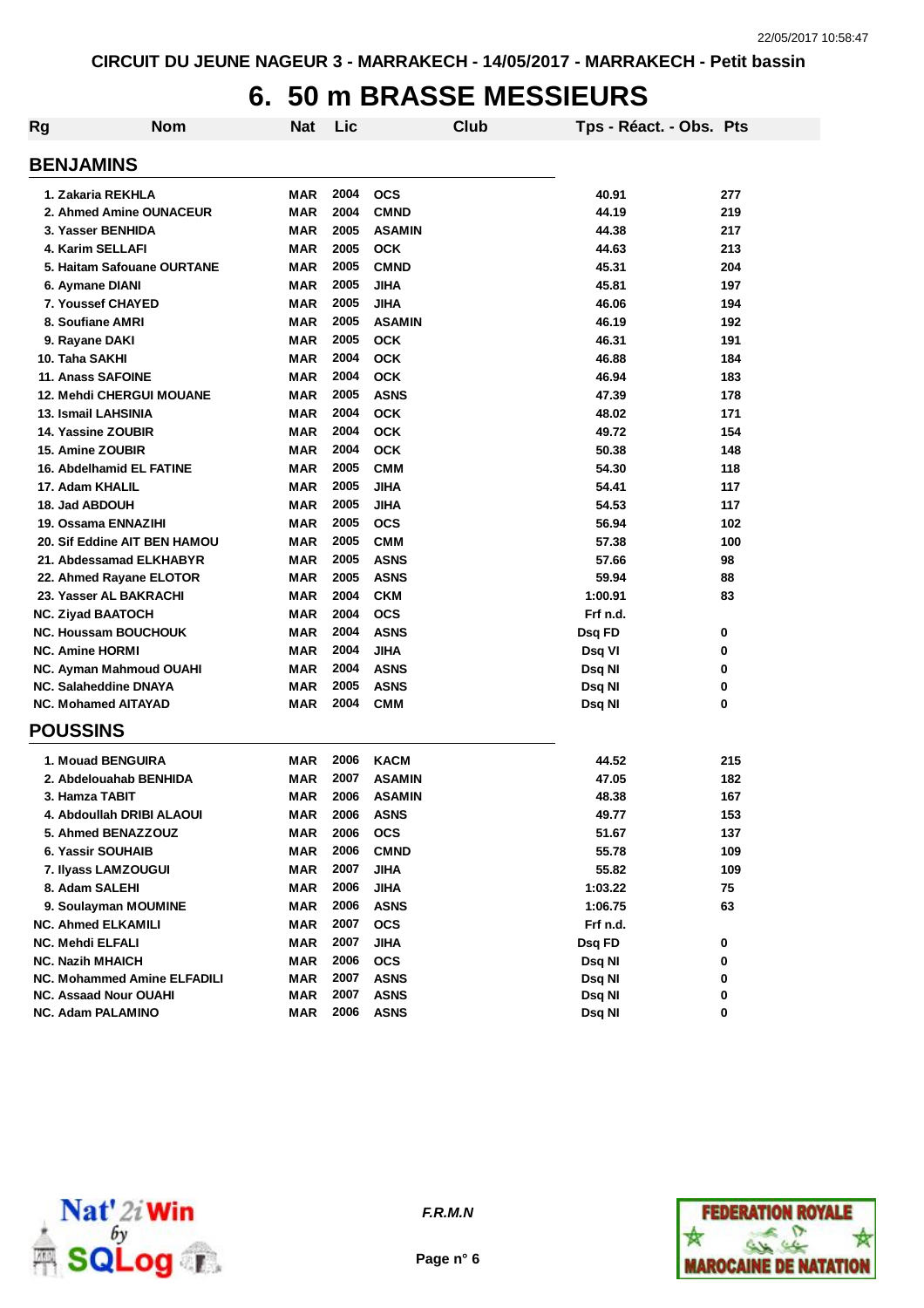#### **7. 50 m PAPILLON DAMES**

| Rg                      | <b>Nom</b>                | <b>Nat</b> | <b>Lic</b> |             | Club | Tps - Réact. - Obs. Pts |     |
|-------------------------|---------------------------|------------|------------|-------------|------|-------------------------|-----|
| <b>BENJAMINS</b>        |                           |            |            |             |      |                         |     |
|                         | 1. Aalia BOUOUFOUSSE      | <b>MAR</b> | 2004       | <b>JIHA</b> |      | 41.09                   | 210 |
|                         | 2. Sarah ED DRIEF         | <b>MAR</b> | 2004       | <b>KACM</b> |      | 41.59                   | 202 |
|                         | 3. Oumaima DAHLANE        | <b>MAR</b> | 2005       | <b>JIHA</b> |      | 42.44                   | 190 |
|                         | 4. Sarah ZOUBIR           | <b>MAR</b> | 2004       | <b>OCK</b>  |      | 48.44                   | 128 |
|                         | 5. Wiam LHASSAR           | <b>MAR</b> | 2004       | <b>OCS</b>  |      | 54.33                   | 90  |
|                         | 6. Hassnaa MHAICH         | <b>MAR</b> | 2004       | <b>OCS</b>  |      | 55.61                   | 84  |
| <b>NC. Aya QJAOUJ</b>   |                           | <b>MAR</b> | 2005       | <b>ASNS</b> |      | Dsq VI                  | 0   |
| <b>NC. Wiaam CHAFIQ</b> |                           | <b>MAR</b> | 2004       | <b>OCS</b>  |      | Dsq NI                  | 0   |
| <b>NC. Douaa JALAL</b>  |                           | <b>MAR</b> | 2004       | <b>OCS</b>  |      | Dsq NI                  | 0   |
|                         | <b>NC. Widad MORCHID</b>  | <b>MAR</b> | 2004       | <b>OCK</b>  |      | Dsq NI                  | 0   |
| <b>POUSSINS</b>         |                           |            |            |             |      |                         |     |
|                         | 1. Lina EL OUADIH         | <b>MAR</b> | 2006       | <b>JIHA</b> |      | 48.11                   | 130 |
|                         | 2. Aya ELOUAZZANI         | <b>MAR</b> | 2006       | <b>OCS</b>  |      | 49.19                   | 122 |
| 3. Sara CHBALY          |                           | <b>MAR</b> | 2006       | <b>JIHA</b> |      | 54.13                   | 91  |
|                         | <b>NC. Imane ELKHOMSI</b> | <b>MAR</b> | 2007       | <b>CKM</b>  |      | Frf n.d.                |     |
| <b>NC. Douaa LEZREK</b> |                           | <b>MAR</b> | 2006       | <b>JIHA</b> |      | Dsq NI                  | 0   |



**Page n° 7**

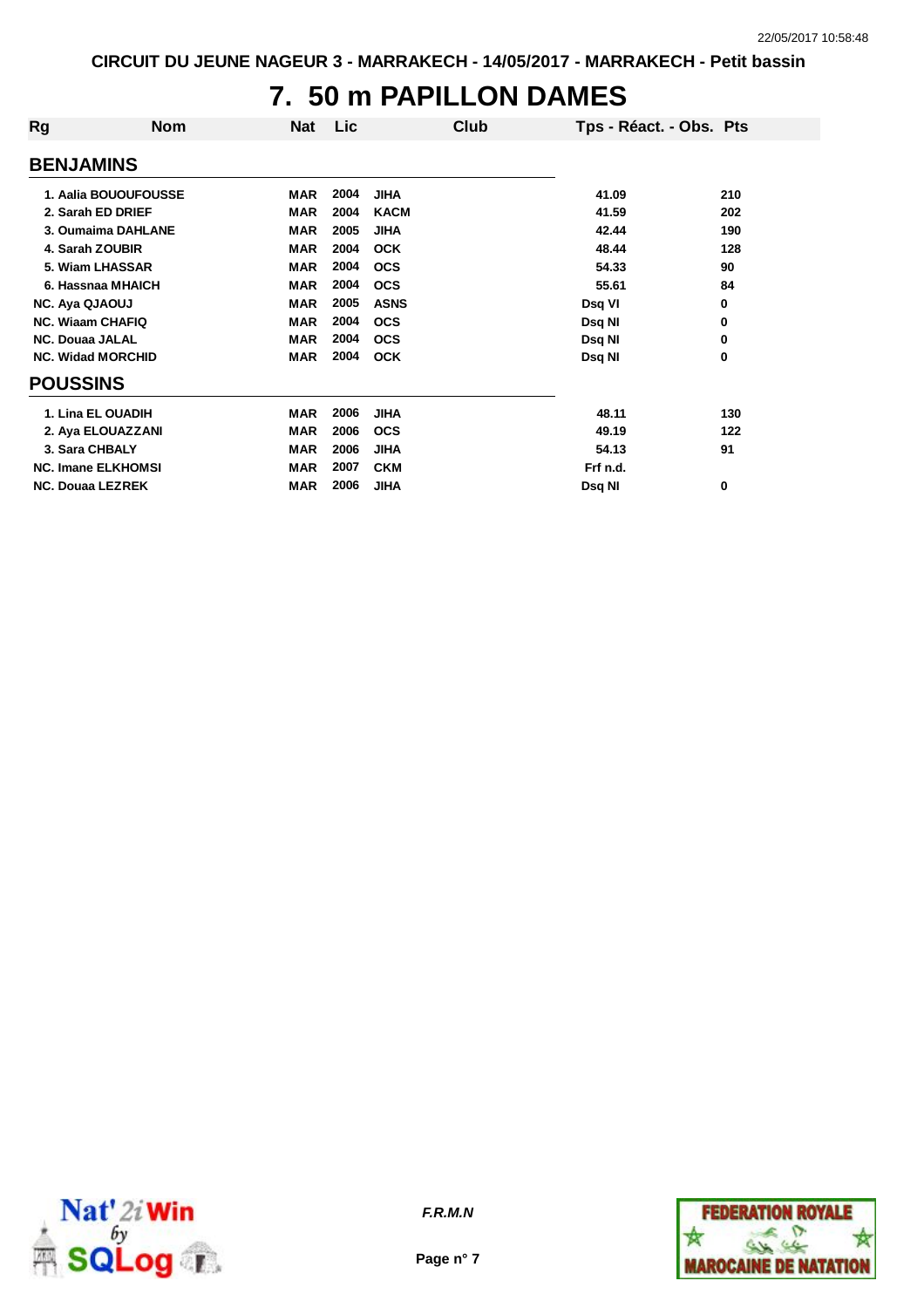# **8. 50 m PAPILLON MESSIEURS**

| <b>Rg</b>                  | <b>Nom</b>                    |            |      |             |                         |     |
|----------------------------|-------------------------------|------------|------|-------------|-------------------------|-----|
|                            |                               | <b>Nat</b> | Lic  | Club        | Tps - Réact. - Obs. Pts |     |
| <b>BENJAMINS</b>           |                               |            |      |             |                         |     |
|                            | 1. Mohamed Adam NOURDINE      | <b>MAR</b> | 2005 | <b>OCK</b>  | 36.29                   | 236 |
|                            | 2. Adam LAMZOUGUI             | <b>MAR</b> | 2004 | <b>JIHA</b> | 38.45                   | 198 |
| 3. Anass SAFOINE           |                               | <b>MAR</b> | 2004 | <b>OCK</b>  | 43.59                   | 136 |
|                            | 4. Mohamed Reda ELMARNI       | <b>MAR</b> | 2004 | <b>OCS</b>  | 43.84                   | 133 |
|                            | 5. Ismail NAIT BRAHIM         | <b>MAR</b> | 2004 | <b>OCS</b>  | 43.91                   | 133 |
|                            | 6. Abdelghani GHANNAM         | <b>MAR</b> | 2005 | <b>CMND</b> | 44.16                   | 131 |
| 7. Rayane DAKI             |                               | <b>MAR</b> | 2005 | <b>OCK</b>  | 44.83                   | 125 |
|                            | 8. Ahmed Amine OUNACEUR       | <b>MAR</b> | 2004 | <b>CMND</b> | 45.03                   | 123 |
| 9. Iliass ZARQUAN          |                               | <b>MAR</b> | 2005 | <b>JIHA</b> | 45.09                   | 123 |
| 10. Karim SELLAFI          |                               | <b>MAR</b> | 2005 | <b>OCK</b>  | 48.81                   | 97  |
|                            | 11. Haitam Safouane OURTANE   | <b>MAR</b> | 2005 | <b>CMND</b> | 52.84                   | 76  |
| <b>NC. Haytam SIBAOUI</b>  |                               | <b>MAR</b> | 2005 | <b>KACM</b> | Frf n.d.                |     |
| <b>NC. Ziyad BAATOCH</b>   |                               | <b>MAR</b> | 2004 | <b>OCS</b>  | Frf n.d.                |     |
| <b>NC. Mouad BNITTO</b>    |                               | <b>MAR</b> | 2004 | <b>KACM</b> | Dsq FD                  | 0   |
| <b>NC. Aymane LAMMANI</b>  |                               | <b>MAR</b> | 2004 | <b>KACM</b> | Dsq NI                  | 0   |
| <b>NC. Zakaria REKHLA</b>  |                               | <b>MAR</b> | 2004 | <b>OCS</b>  | Dsq NI                  | 0   |
| <b>POUSSINS</b>            |                               |            |      |             |                         |     |
| 1. Nabil EL MOUMI          |                               | <b>MAR</b> | 2006 | <b>JIHA</b> | 41.13                   | 162 |
|                            | 2. El Mehdi MOUHACHIM         | <b>MAR</b> | 2006 | <b>JIHA</b> | 43.30                   | 139 |
|                            | 3. Mohamed Dya Eddine MOUTAI  | <b>MAR</b> | 2007 | <b>JIHA</b> | 49.33                   | 94  |
|                            | 4. Houssam BENRBIB            | <b>MAR</b> | 2006 | <b>OCS</b>  | 50.33                   | 88  |
|                            | 5. Adam AGOURAM               | <b>MAR</b> | 2006 | <b>CMND</b> | 53.56                   | 73  |
| <b>NC. Reda AIT ZIDANE</b> |                               | <b>MAR</b> | 2007 | <b>KACM</b> | Dsq VI                  | 0   |
| <b>NC. Elias ELJAZOULI</b> |                               | <b>MAR</b> | 2007 | <b>OCS</b>  | Dsq NI                  | 0   |
|                            | <b>NC. Haitame BOUOUFOUSS</b> | <b>MAR</b> | 2007 | <b>JIHA</b> | Dsq NI                  | 0   |





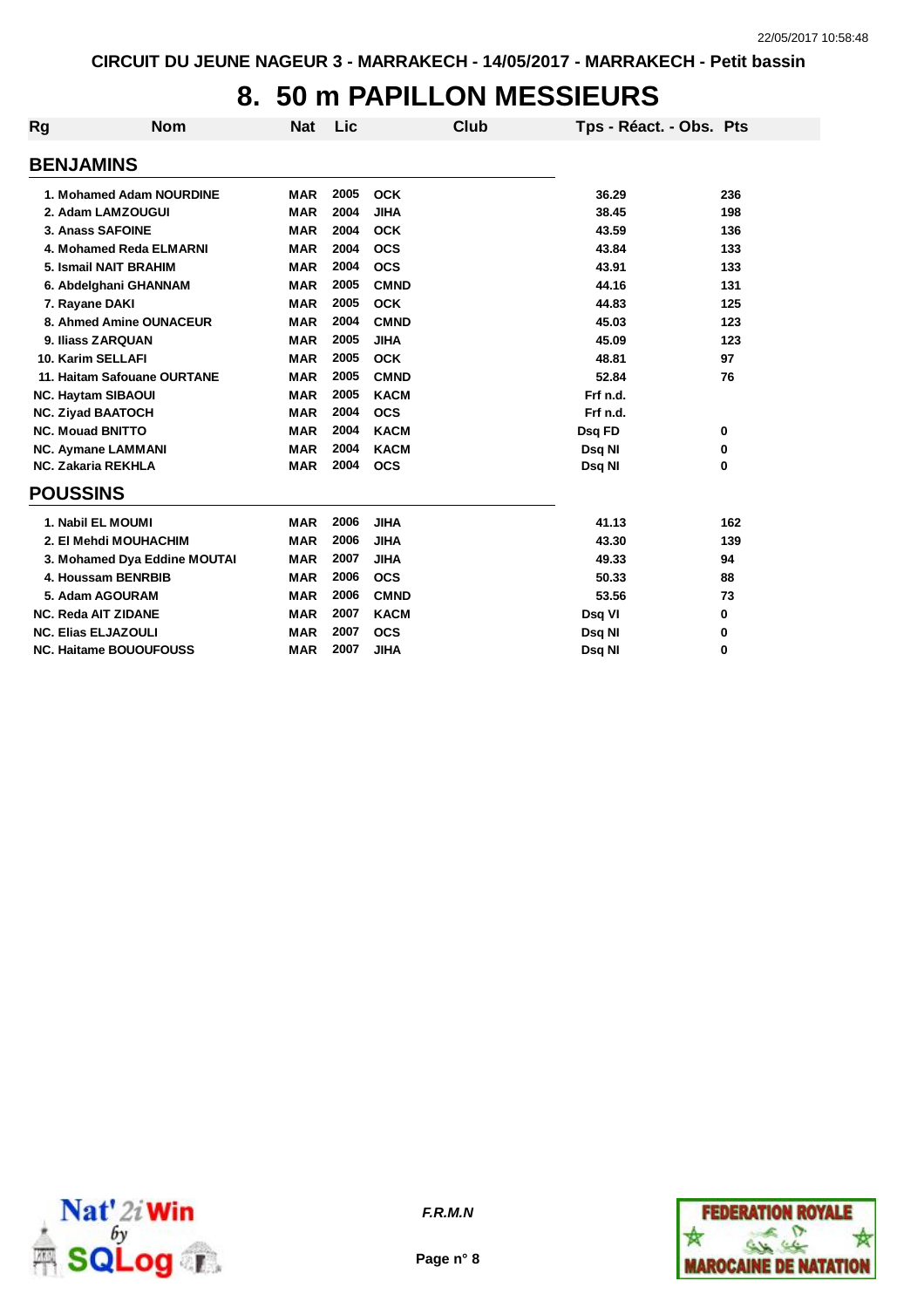# **9. 400 m NAGE LIBRE DAMES**

| Rg<br><b>Nom</b>     | Lic <b>Lic</b><br>Nat | Club        | Tps - Réact. - Obs. Pts |     |
|----------------------|-----------------------|-------------|-------------------------|-----|
| <b>BENJAMINS</b>     |                       |             |                         |     |
| 1. Aalia BOUOUFOUSSE | 2004<br>MAR           | JIHA        | 6:04.76                 | 279 |
| 2. Aya BKHIBKHI      | 2005<br>MAR           | <b>CMND</b> | 6:49.16                 | 197 |
| 3. Wiaam CHAFIQ      | 2004<br>MAR           | ocs         | 6:56.34                 | 187 |
| 4. Wiam LHASSAR      | 2004<br><b>MAR</b>    | <b>OCS</b>  | 7:42.13                 | 137 |



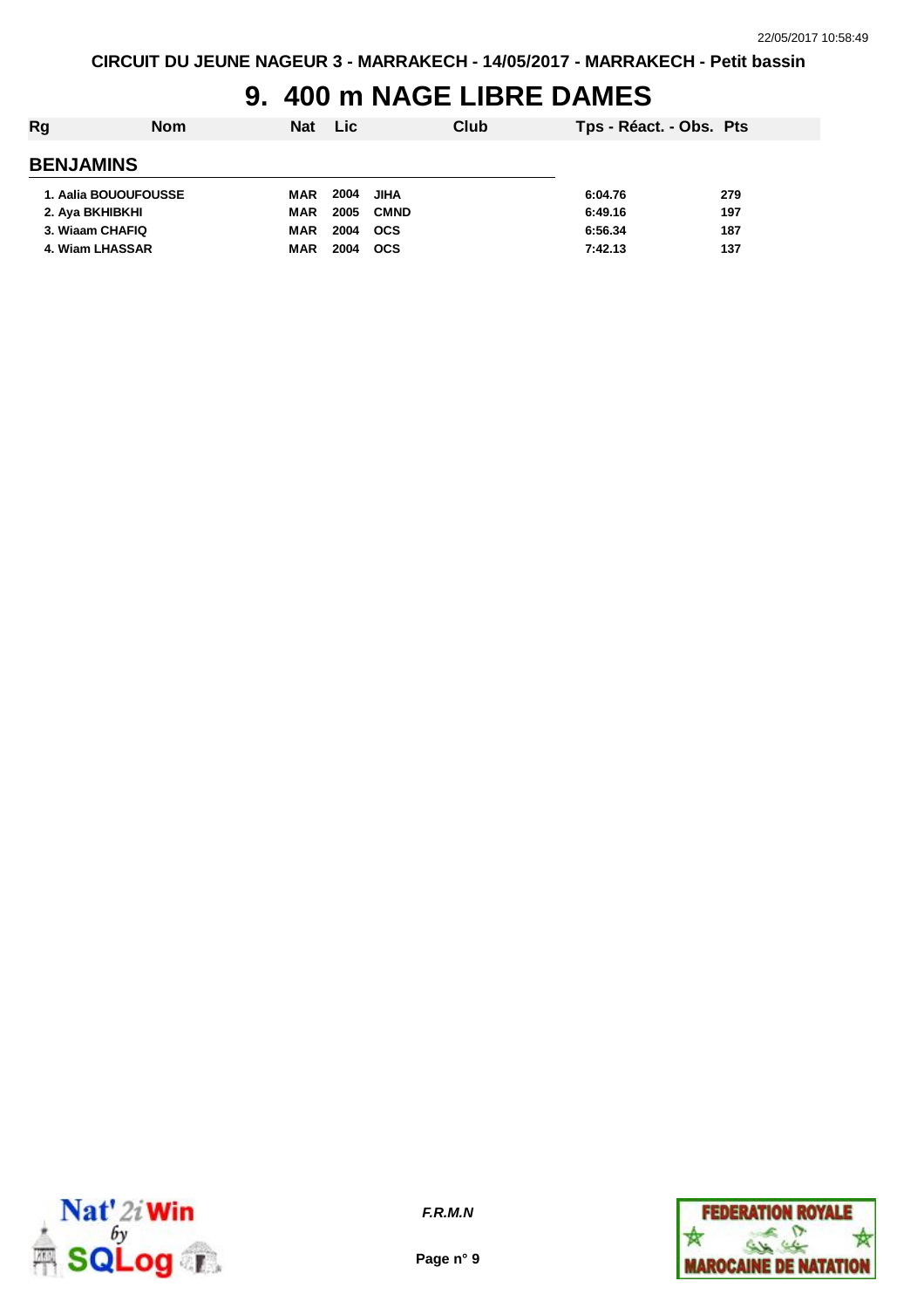# **10. 200 m NAGE LIBRE DAMES**

| Rg                                | <b>Nom</b> | Nat        | <b>Lic</b> |               | Club | Tps - Réact. - Obs. Pts |     |
|-----------------------------------|------------|------------|------------|---------------|------|-------------------------|-----|
| <b>POUSSINS</b>                   |            |            |            |               |      |                         |     |
| 1. Joulane MAHJOUBI               |            | <b>MAR</b> | 2007       | <b>ASAMIN</b> |      | 2:53.22                 | 277 |
| 2. Wiam SAOUI                     |            | <b>MAR</b> | 2006       | <b>ASAMIN</b> |      | 2:53.32                 | 277 |
| 3. Ghita ALADLOUNI                |            | <b>MAR</b> | 2006       | <b>JIHA</b>   |      | 2:55.27                 | 267 |
| 4. Aya RIFAI                      |            | <b>MAR</b> | 2007       | <b>ASAMIN</b> |      | 2:56.30                 | 263 |
| 5. Hiba LAMOURI                   |            | <b>MAR</b> | 2007       | <b>JIHA</b>   |      | 3:41.88                 | 132 |
| 6. Alae ELOUAZZANI                |            | <b>MAR</b> | 2006       | <b>ASNS</b>   |      | 3:49.00                 | 120 |
| 7. Nada MOUSSAFIA                 |            | <b>MAR</b> | 2007       | <b>OCS</b>    |      | 3:51.27                 | 116 |
| 8. Diyaa AZNAKI                   |            | <b>MAR</b> | 2006       | <b>OCS</b>    |      | 4:00.06                 | 104 |
| 9. Aya NAJAHI                     |            | <b>MAR</b> | 2006       | <b>ASNS</b>   |      | 4:26.50                 | 76  |
| <b>NC. Fatima Ezzahra MOKHLIS</b> |            | <b>MAR</b> | 2006       | <b>OCS</b>    |      | Frf n.d.                |     |



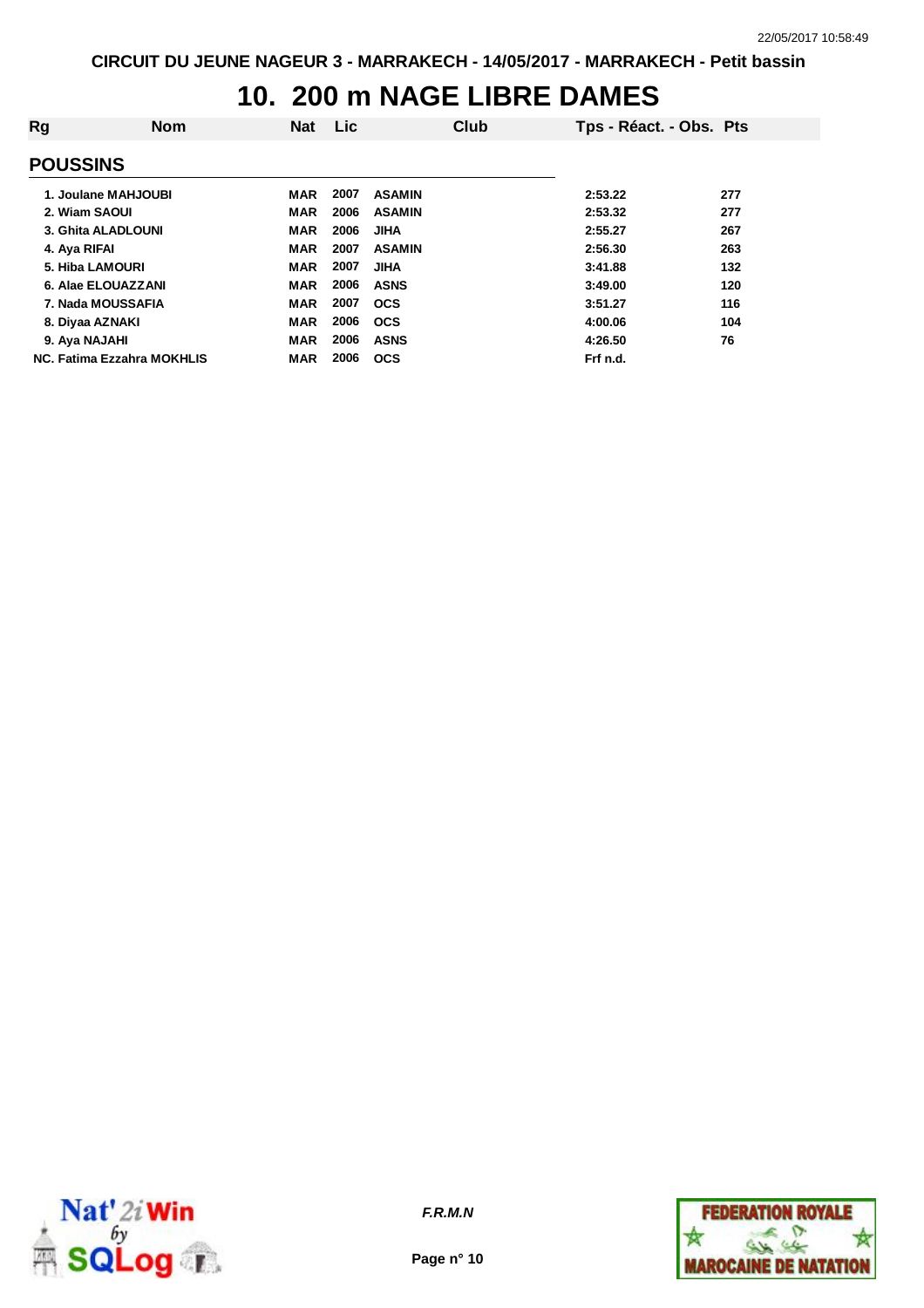#### **11. 100 m NAGE LIBRE MESSIEURS**

| <b>Rg</b>                  | <b>Nom</b>                          | Nat        | Lic  | Club          | Tps - Réact. - Obs. Pts |     |
|----------------------------|-------------------------------------|------------|------|---------------|-------------------------|-----|
| <b>BENJAMINS</b>           |                                     |            |      |               |                         |     |
|                            | 1. Mohamed Adam NOURDINE            | <b>MAR</b> | 2005 | <b>OCK</b>    | 1:09.95                 | 301 |
| 2. Ali BENLACHHAB          |                                     | <b>MAR</b> | 2005 | <b>ASAMIN</b> | 1:17.55                 | 221 |
| 3. Rayane DAKI             |                                     | <b>MAR</b> | 2005 | <b>OCK</b>    | 1:18.66                 | 212 |
| 4. Yasser BENHIDA          |                                     | <b>MAR</b> | 2005 | <b>ASAMIN</b> | 1:18.90                 | 210 |
| <b>5. Anass SAFOINE</b>    |                                     | <b>MAR</b> | 2004 | <b>OCK</b>    | 1:21.16                 | 193 |
| 6. Amine ZOUBIR            |                                     | <b>MAR</b> | 2004 | <b>OCK</b>    | 1:21.38                 | 191 |
| 7. Soufiane AMRI           |                                     | <b>MAR</b> | 2005 | <b>ASAMIN</b> | 1:21.48                 | 190 |
| 8. Yassine ZOUBIR          |                                     | <b>MAR</b> | 2004 | <b>OCK</b>    | 1:21.75                 | 188 |
| 9. Abdelghani GHANNAM      |                                     | <b>MAR</b> | 2005 | <b>CMND</b>   | 1:22.45                 | 184 |
| 10. Taha SAKHI             |                                     | <b>MAR</b> | 2004 | <b>OCK</b>    | 1:22.53                 | 183 |
| <b>11. Youssef CHAYED</b>  |                                     | <b>MAR</b> | 2005 | <b>JIHA</b>   | 1:23.00                 | 180 |
| 12. Aymane DIANI           |                                     | <b>MAR</b> | 2005 | <b>JIHA</b>   | 1:23.88                 | 174 |
| 13. Bader CHAHID           |                                     | <b>MAR</b> | 2004 | <b>JIHA</b>   | 1:25.09                 | 167 |
| <b>14. Saad MAADANI</b>    |                                     | <b>MAR</b> | 2004 | <b>JIHA</b>   | 1:25.23                 | 166 |
| 15. Ismail LAHSINIA        |                                     | <b>MAR</b> | 2004 | <b>OCK</b>    | 1:25.50                 | 165 |
| 16. Karim SELLAFI          |                                     | <b>MAR</b> | 2005 | <b>OCK</b>    | 1:25.76                 | 163 |
| 17. Mouad BNITTO           |                                     | <b>MAR</b> | 2004 | <b>KACM</b>   | 1:25.78                 | 163 |
| <b>18. Iliass ZARQUAN</b>  |                                     | <b>MAR</b> | 2005 | <b>JIHA</b>   | 1:25.97                 | 162 |
| 19. Hamza ES-SOUFI         |                                     | <b>MAR</b> | 2004 | <b>OCK</b>    | 1:28.10                 | 150 |
|                            | 20. Taha Mohammed KHIYAT            | <b>MAR</b> | 2004 | <b>ASNS</b>   | 1:28.19                 | 150 |
|                            | 21. Ayman Mahmoud OUAHI             | <b>MAR</b> | 2004 | <b>ASNS</b>   | 1:29.09                 | 146 |
| 22. Nissam BARDACH         |                                     | <b>MAR</b> | 2004 | <b>KACM</b>   | 1:31.23                 | 135 |
| 23. Houssam BOUCHOUK       |                                     | <b>MAR</b> | 2004 | <b>ASNS</b>   | 1:34.25                 | 123 |
| 24. Ossama ENNAZIHI        |                                     | <b>MAR</b> | 2005 | <b>OCS</b>    | 1:34.88                 | 120 |
| 25. Abdelhamid EL FATINE   |                                     | <b>MAR</b> | 2005 | <b>CMM</b>    | 1:35.50                 | 118 |
|                            | 26. Mehdi CHERGUI MOUANE            | <b>MAR</b> | 2005 | <b>ASNS</b>   | 1:35.98                 | 116 |
| 27. Adam KHALIL            |                                     | <b>MAR</b> | 2005 | <b>JIHA</b>   | 1:36.94                 | 113 |
| 28. Aymane LAMMANI         |                                     | <b>MAR</b> | 2004 | <b>KACM</b>   | 1:37.19                 | 112 |
| 29. Yasser AL BAKRACHI     |                                     | <b>MAR</b> | 2004 | <b>CKM</b>    | 1:38.16                 | 109 |
|                            | 30. Abdessamad ELKHABYR             | <b>MAR</b> | 2005 | <b>ASNS</b>   | 1:52.66                 | 72  |
| 31. Salaheddine DNAYA      |                                     | <b>MAR</b> | 2005 | <b>ASNS</b>   | 1:54.58                 | 68  |
| 32. Mohamed EL HOURRI      |                                     | <b>MAR</b> | 2005 | <b>CKM</b>    | 1:57.09                 | 64  |
| 33. Aymane ZAGHLOUL        |                                     | <b>MAR</b> | 2005 | <b>CKM</b>    | 2:09.09                 | 47  |
| <b>34. Mohamed AITAYAD</b> |                                     | <b>MAR</b> | 2004 | <b>CMM</b>    | 2:11.00                 | 45  |
| <b>NC. Mohssine KANABA</b> |                                     | <b>MAR</b> | 2005 | <b>KACM</b>   | Frf n.d.                |     |
| <b>NC. Haytam SIBAOUI</b>  |                                     | <b>MAR</b> | 2005 | <b>KACM</b>   | Frf n.d.                |     |
|                            | <b>NC. Sif Eddine AIT BEN HAMOU</b> | <b>MAR</b> | 2005 | <b>CMM</b>    | Abandon                 | 0   |
| <b>NC. Walid JAOUI</b>     |                                     | <b>MAR</b> | 2005 | <b>CKM</b>    | Dsq VI                  | 0   |





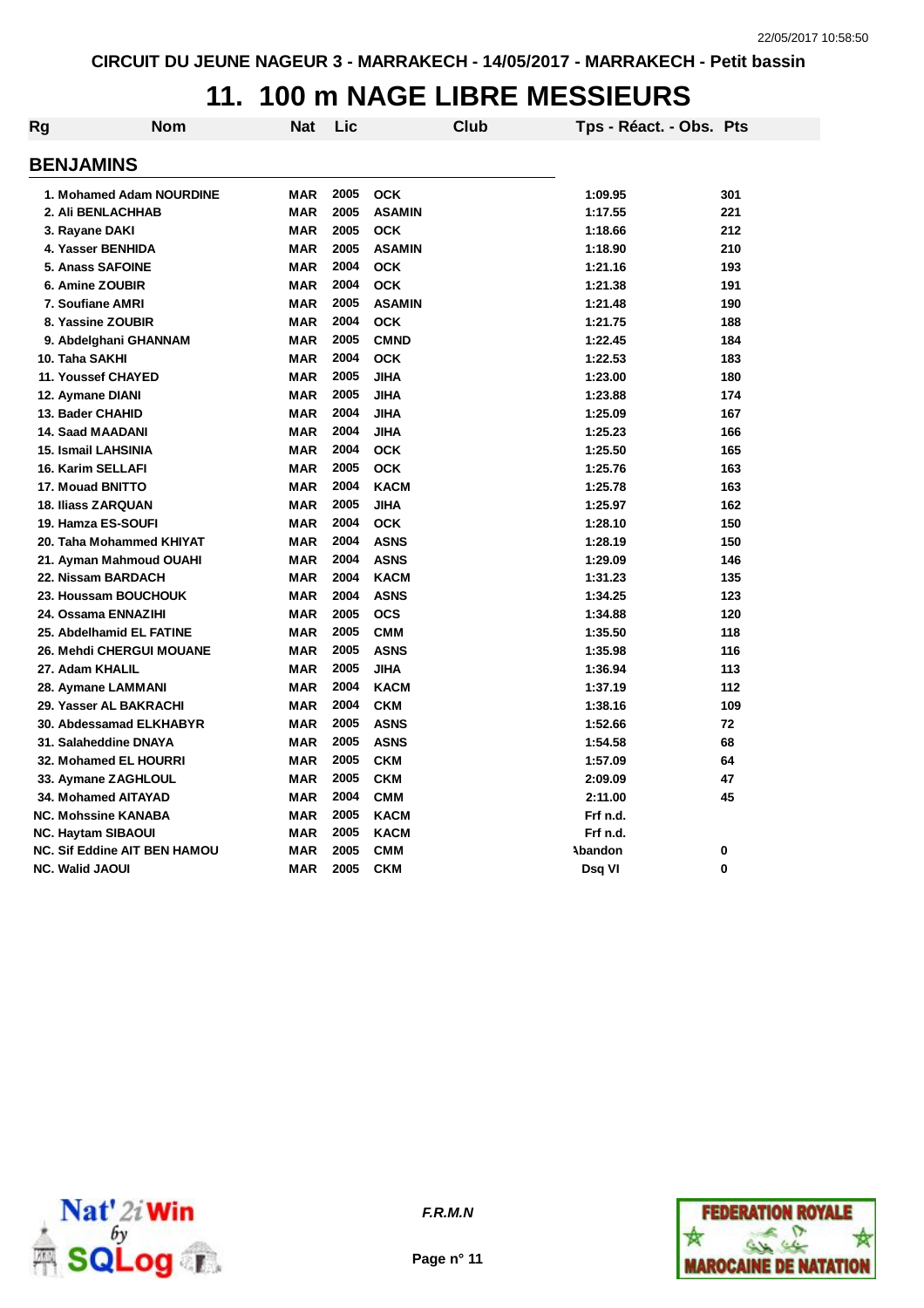# **12. 100 m NAGE LIBRE DAMES**

| Rg                           | <b>Nom</b>                       | <b>Nat</b> | Lic  | Club          |         | Tps - Réact. - Obs. Pts |
|------------------------------|----------------------------------|------------|------|---------------|---------|-------------------------|
| <b>BENJAMINS</b>             |                                  |            |      |               |         |                         |
| 1. Sara ZEKRITI              |                                  | <b>MAR</b> | 2004 | <b>JIHA</b>   | 1:14.19 | 345                     |
| 2. Sarah ZOUBIR              |                                  | <b>MAR</b> | 2004 | <b>OCK</b>    | 1:15.85 | 323                     |
| 3. Douaa ES SAMAKI           |                                  | <b>MAR</b> | 2004 | <b>OCK</b>    | 1:19.78 | 278                     |
| 4. Imane SIHAMI              |                                  | <b>MAR</b> | 2004 | <b>OCK</b>    | 1:21.22 | 263                     |
| 5. Islam BKHIBKHI            |                                  | <b>MAR</b> | 2005 | <b>CMND</b>   | 1:21.24 | 263                     |
| 6. Sarah ED DRIEF            |                                  | <b>MAR</b> | 2004 | <b>KACM</b>   | 1:22.16 | 254                     |
| 7. Widad MORCHID             |                                  | <b>MAR</b> | 2004 | <b>OCK</b>    | 1:22.35 | 252                     |
| 8. Hiba AOUFOUCHI            |                                  | <b>MAR</b> | 2004 | <b>OCK</b>    | 1:23.22 | 244                     |
| 9. Safaa KHRISS              |                                  | <b>MAR</b> | 2004 | <b>ASAMIN</b> | 1:23.36 | 243                     |
| <b>10. Bachair LAHOUIRI</b>  |                                  | <b>MAR</b> | 2005 | <b>OCK</b>    | 1:27.64 | 209                     |
| 11. Wiaam CHAFIQ             |                                  | <b>MAR</b> | 2004 | <b>OCS</b>    | 1:27.98 | 207                     |
| 12. Aya BKHIBKHI             |                                  | <b>MAR</b> | 2005 | <b>CMND</b>   | 1:32.38 | 179                     |
| 13. Chaimaa HARRAS           |                                  | <b>MAR</b> | 2004 | <b>OCK</b>    | 1:32.44 | 178                     |
| 14. Hajar SABER              |                                  | <b>MAR</b> | 2005 | <b>CBN</b>    | 1:38.00 | 150                     |
| <b>15. Doha ANKA SOUBAAI</b> |                                  | <b>MAR</b> | 2004 | <b>KACM</b>   | 1:44.75 | 122                     |
|                              | <b>16. Nour Elhouda CHOUFANE</b> | <b>MAR</b> | 2005 | <b>ASNS</b>   | 1:53.80 | 95                      |
| 17. Aya QJAOUJ               |                                  | <b>MAR</b> | 2005 | <b>ASNS</b>   | 1:54.03 | 95                      |
|                              |                                  |            |      |               |         |                         |



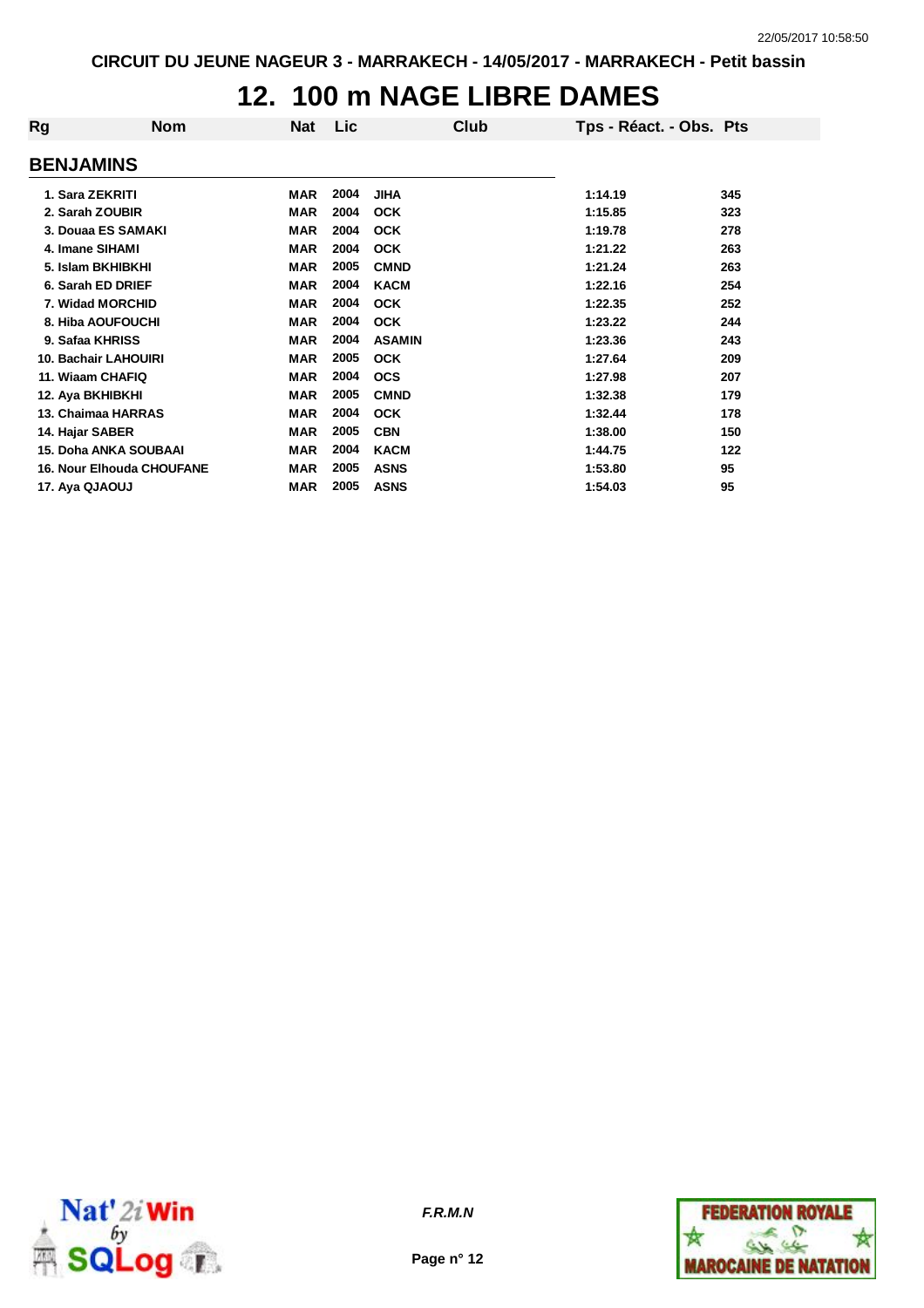# **13. 50 m NAGE LIBRE MESSIEURS**

| Rg                             | <b>Nom</b>                        | <b>Nat</b> | Lic  | Club          | Tps - Réact. - Obs. Pts |       |
|--------------------------------|-----------------------------------|------------|------|---------------|-------------------------|-------|
| <b>POUSSINS</b>                |                                   |            |      |               |                         |       |
|                                | 1. Nabil EL MOUMI                 | <b>MAR</b> | 2006 | <b>JIHA</b>   | 35.11                   | 211   |
| 2. Omar AMRI                   |                                   | <b>MAR</b> | 2007 | <b>ASAMIN</b> | 35.42                   | 205   |
| 3. Hamza TABIT                 |                                   | <b>MAR</b> | 2006 | <b>ASAMIN</b> | 35.81                   | 199   |
|                                | 4. Mouad BENGUIRA                 | <b>MAR</b> | 2006 | <b>KACM</b>   | 36.00                   | 196   |
|                                | 5. Issam BOUHMALA                 | <b>MAR</b> | 2007 | <b>OCS</b>    | 36.58                   | 186   |
|                                | 6. Ahmed BENAZZOUZ                | <b>MAR</b> | 2006 | <b>OCS</b>    | 37.28                   | 176   |
|                                | 7. Mohamed Dya Eddine MOUTAI      | <b>MAR</b> | 2007 | <b>JIHA</b>   | 38.70                   | 157   |
|                                | 8. Abdelouahab BENHIDA            | <b>MAR</b> | 2007 | <b>ASAMIN</b> | 38.97                   | 154   |
|                                | 9. Adam AGOURAM                   | <b>MAR</b> | 2006 | <b>CMND</b>   | 40.70                   | 135   |
| 10. Anis HORMI                 |                                   | MAR        | 2006 | <b>JIHA</b>   | 41.63                   | 126   |
|                                | 11. Nazih MHAICH                  | <b>MAR</b> | 2006 | <b>OCS</b>    | 41.88                   | 124   |
| 12. Mehdi ELFALI               |                                   | <b>MAR</b> | 2007 | <b>JIHA</b>   | 43.35                   | $112$ |
|                                | 13. Yassir SOUHAIB                | <b>MAR</b> | 2006 | <b>CMND</b>   | 43.50                   | 111   |
|                                | 14. Houssam BENRBIB               | <b>MAR</b> | 2006 | <b>OCS</b>    | 44.08                   | 106   |
|                                | 15. Oussama NASSIR                | <b>MAR</b> | 2006 | <b>OCK</b>    | 44.52                   | 103   |
|                                | <b>16. Elias ELJAZOULI</b>        | <b>MAR</b> | 2007 | <b>OCS</b>    | 45.66                   | 96    |
|                                | 17. Abdoullah DRIBI ALAOUI        | <b>MAR</b> | 2006 | <b>ASNS</b>   | 46.31                   | 92    |
| 18. Adam SALEHI                |                                   | <b>MAR</b> | 2006 | <b>JIHA</b>   | 46.91                   | 88    |
|                                | 19. Reda AIT ZIDANE               | <b>MAR</b> | 2007 | <b>KACM</b>   | 48.00                   | 82    |
|                                | 20. Haitame BOUOUFOUSS            | <b>MAR</b> | 2007 | <b>JIHA</b>   | 49.69                   | 74    |
|                                | 21. Soulayman MOUMINE             | <b>MAR</b> | 2006 | <b>ASNS</b>   | 50.27                   | 71    |
|                                | 22. Adam PALAMINO                 | <b>MAR</b> | 2006 | <b>ASNS</b>   | 50.88                   | 69    |
| 23. Anass RTAIB                |                                   | <b>MAR</b> | 2006 | <b>OCK</b>    | 55.47                   | 53    |
|                                | 24. Assaad Nour OUAHI             | MAR        | 2007 | <b>ASNS</b>   | 57.10                   | 49    |
|                                | 25. Mohammed Amine ELFADILI       | <b>MAR</b> | 2007 | <b>ASNS</b>   | 1:07.08                 | 30    |
|                                | <b>NC. Mohamed Elghali AMOTFI</b> | <b>MAR</b> | 2007 | <b>KACM</b>   | Frf n.d.                |       |
|                                | <b>NC. Ahmed ELKAMILI</b>         | <b>MAR</b> | 2007 | <b>OCS</b>    | Frf n.d.                |       |
|                                | <b>NC. Yahia AITBENJKAN</b>       | <b>MAR</b> | 2007 | <b>JIHA</b>   | Frf n.d.                |       |
| <b>NC. Mohamed Taha TRAIDI</b> |                                   | <b>MAR</b> | 2007 | <b>OCK</b>    | Frf n.d.                |       |



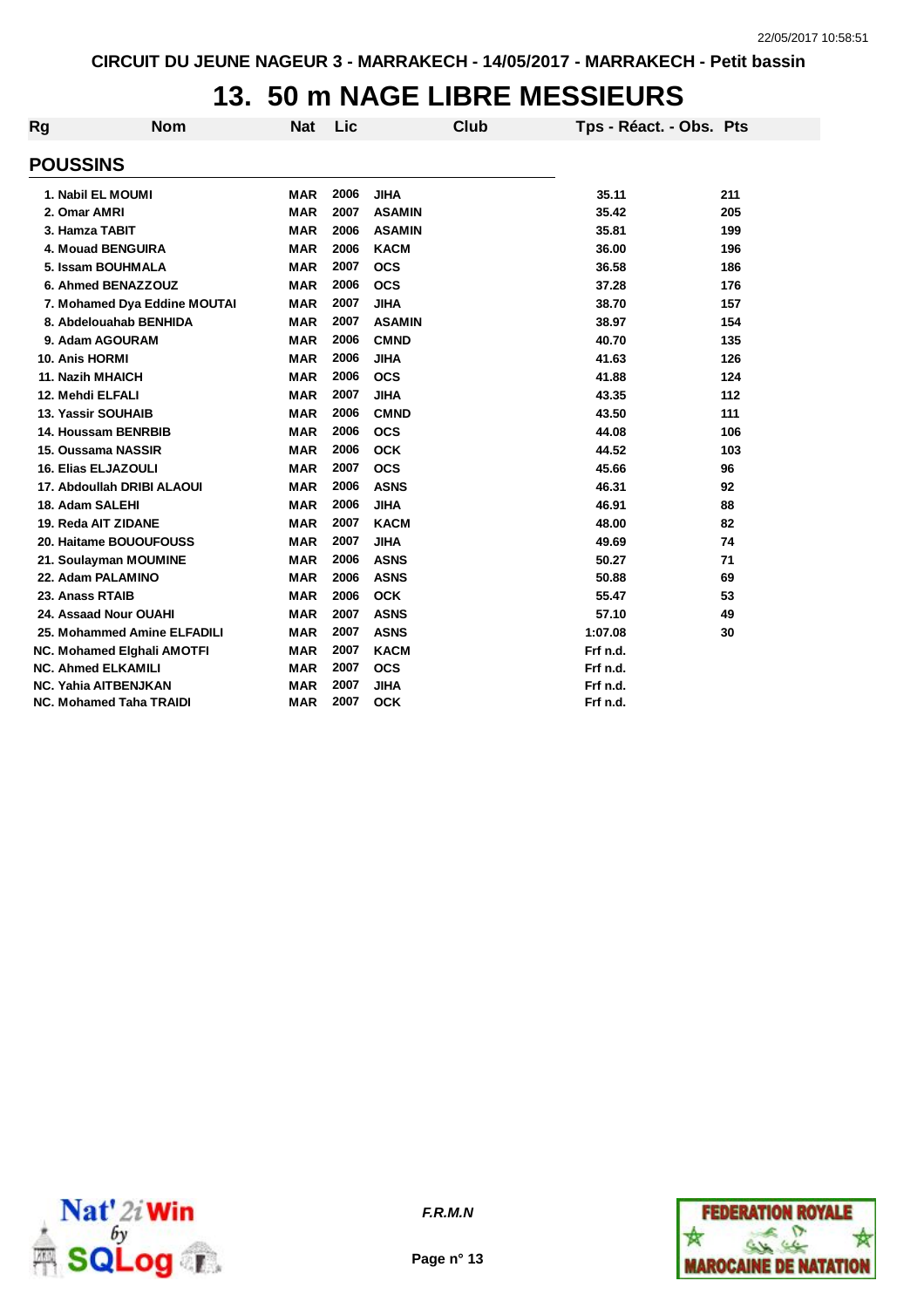## **14. 50 m NAGE LIBRE DAMES**

| Rg                                        | <b>Nom</b>                        | <b>Nat</b> | Lic  |               | Club | Tps - Réact. - Obs. Pts |     |
|-------------------------------------------|-----------------------------------|------------|------|---------------|------|-------------------------|-----|
| <b>POUSSINS</b>                           |                                   |            |      |               |      |                         |     |
| 1. Aya RIFAI                              |                                   | <b>MAR</b> | 2007 | <b>ASAMIN</b> |      | 37.22                   | 259 |
| 2. Wiam SAOUI                             |                                   | <b>MAR</b> | 2006 | <b>ASAMIN</b> |      | 37.47                   | 254 |
|                                           | 3. Ilham EL MACHFOU               | <b>MAR</b> | 2007 | <b>JIHA</b>   |      | 38.16                   | 240 |
| 4. Lina BOURZI                            |                                   | <b>MAR</b> | 2007 | <b>ASAMIN</b> |      | 38.31                   | 237 |
|                                           | 5. Joulane MAHJOUBI               | <b>MAR</b> | 2007 | <b>ASAMIN</b> |      | 39.03                   | 224 |
|                                           |                                   | <b>MAR</b> | 2007 | <b>OCK</b>    |      | 39.37                   | 219 |
| 6. Lina Malak HAITAM<br>7. Aya ELOUAZZANI |                                   | <b>MAR</b> | 2006 | <b>OCS</b>    |      | 39.95                   | 209 |
| 8. Sara CHBALY                            |                                   | <b>MAR</b> | 2006 | <b>JIHA</b>   |      | 41.36                   | 188 |
| 9. Sarah AADAD                            |                                   | <b>MAR</b> | 2007 | <b>CMND</b>   |      | 42.66                   | 172 |
|                                           |                                   |            | 2006 | <b>ASNS</b>   |      |                         |     |
|                                           | 10. Alae ELOUAZZANI               | <b>MAR</b> | 2007 |               |      | 43.53                   | 162 |
|                                           | 11. Marwa EL-ABBARI               | <b>MAR</b> |      | <b>OCK</b>    |      | 45.06                   | 146 |
| 12. Nada SAMRANI                          |                                   | <b>MAR</b> | 2006 | <b>OCK</b>    |      | 46.41                   | 133 |
|                                           | 13. Alae LOUSTEQUE                | <b>MAR</b> | 2006 | <b>OCK</b>    |      | 50.78                   | 102 |
| 14. Aya NAJAHI                            |                                   | <b>MAR</b> | 2006 | <b>ASNS</b>   |      | 51.38                   | 98  |
|                                           | 15. Hajar ELHALABY                | <b>MAR</b> | 2007 | <b>OCK</b>    |      | 52.72                   | 91  |
| 16. Hafsa CHARKI                          |                                   | <b>MAR</b> | 2007 | <b>OCK</b>    |      | 53.28                   | 88  |
| 17. Manal OKKELI                          |                                   | <b>MAR</b> | 2007 | <b>KACM</b>   |      | 54.53                   | 82  |
|                                           | 18. Maha SEBLAOUI                 | <b>MAR</b> | 2006 | <b>ASNS</b>   |      | 57.34                   | 70  |
|                                           | 19. Houda EL HILALI               | <b>MAR</b> | 2007 | <b>KACM</b>   |      | 1:03.19                 | 52  |
|                                           | <b>NC. Fatima Ezzahra MOKHLIS</b> | <b>MAR</b> | 2006 | <b>OCS</b>    |      | Frf n.d.                |     |
|                                           | <b>NC. Imane ELKHOMSI</b>         | <b>MAR</b> | 2007 | <b>CKM</b>    |      | Dsq FD                  | 0   |
| <b>NC. Israe DOUADA</b>                   |                                   | <b>MAR</b> | 2007 | <b>KACM</b>   |      | Dsg NI                  | 0   |



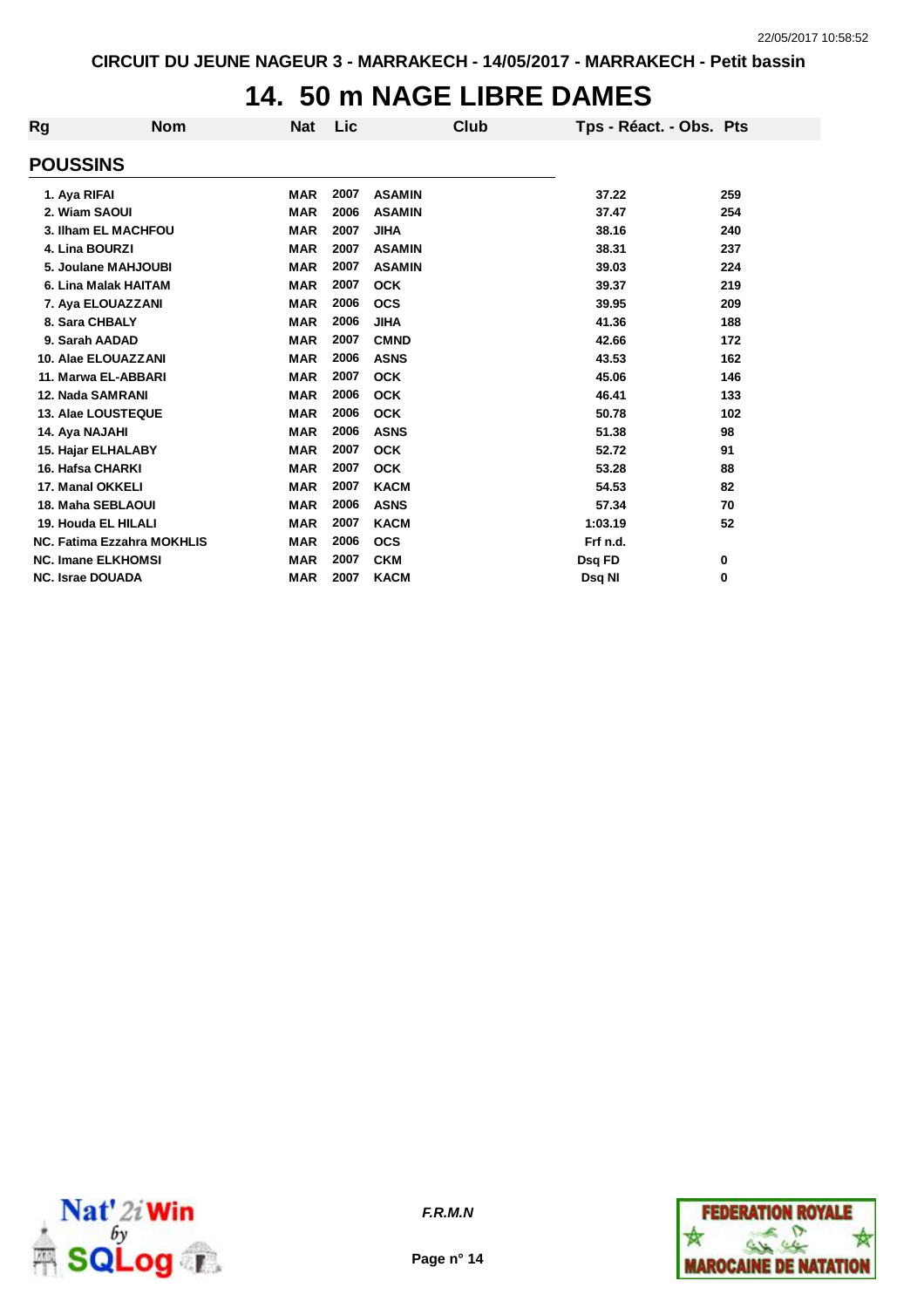# **15. 400 m NAGE LIBRE MESSIEURS**

| Rg                          | <b>Nom</b>                      | <b>Nat</b> | Lic  |               | Club | Tps - Réact. - Obs. Pts |     |
|-----------------------------|---------------------------------|------------|------|---------------|------|-------------------------|-----|
| <b>BENJAMINS</b>            |                                 |            |      |               |      |                         |     |
|                             | <b>1. Ali BENLACHHAB</b>        | MAR        | 2005 | <b>ASAMIN</b> |      | 5:39.91                 | 271 |
|                             | 2. Adam LAMZOUGUI               | <b>MAR</b> | 2004 | <b>JIHA</b>   |      | 5:57.56                 | 233 |
| 3. Ahmed Amine OUNACEUR     |                                 | MAR        | 2004 | <b>CMND</b>   |      | 5:58.73                 | 230 |
| 4. Zakaria REKHLA           |                                 | <b>MAR</b> | 2004 | <b>OCS</b>    |      | 6:05.13                 | 218 |
| 5. Yasser BENHIDA           |                                 | MAR        | 2005 | <b>ASAMIN</b> |      | 6:08.25                 | 213 |
| 6. Mohamed Reda ELMARNI     |                                 | <b>MAR</b> | 2004 | <b>OCS</b>    |      | 6:21.80                 | 191 |
|                             | 7. Taha Mohammed KHIYAT         | <b>MAR</b> | 2004 | <b>ASNS</b>   |      | 6:40.53                 | 165 |
| 8. Haitam Safouane OURTANE  |                                 | MAR        | 2005 | <b>CMND</b>   |      | 6:41.97                 | 164 |
|                             | 9. Abdelghani GHANNAM           | MAR        | 2005 | <b>CMND</b>   |      | 6:42.25                 | 163 |
|                             | 10. Ismail NAIT BRAHIM          | <b>MAR</b> | 2004 | <b>OCS</b>    |      | 7:21.13                 | 124 |
|                             | 11. Ayman Mahmoud OUAHI         | <b>MAR</b> | 2004 | <b>ASNS</b>   |      | 7:27.32                 | 119 |
|                             | 12. Ziyad BAATOCH               | <b>MAR</b> | 2004 | <b>OCS</b>    |      | 7:40.73                 | 108 |
|                             | <b>13. Mehdi CHERGUI MOUANE</b> | <b>MAR</b> | 2005 | <b>ASNS</b>   |      | 7:49.66                 | 102 |
|                             | 14. Abdessamad ELKHABYR         | <b>MAR</b> | 2005 | <b>ASNS</b>   |      | 9:30.13                 | 57  |
| <b>NC. Houssam BOUCHOUK</b> |                                 | <b>MAR</b> | 2004 | <b>ASNS</b>   |      | Frf n.d.                |     |